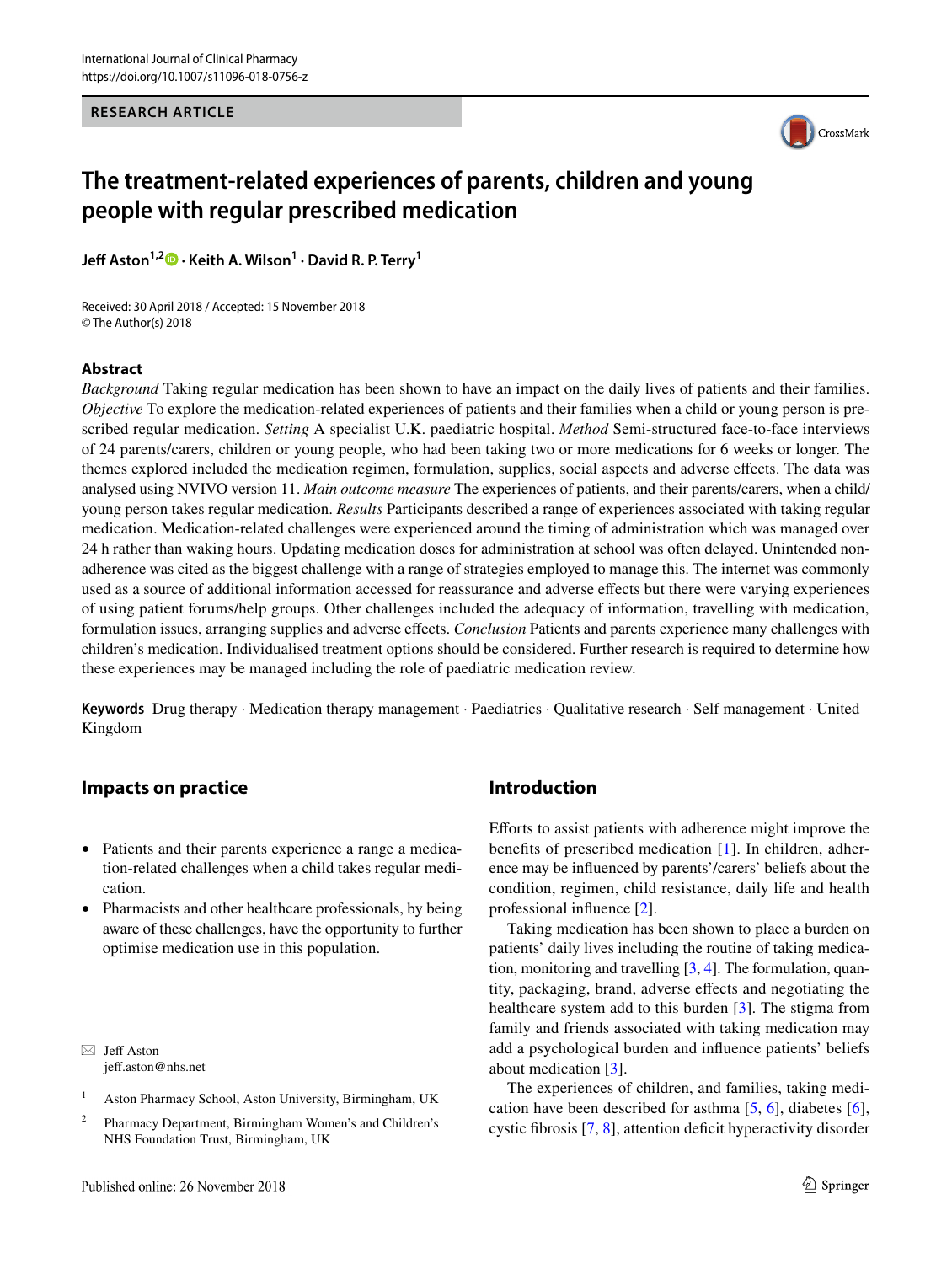[[9\]](#page-7-8), inflammatory bowel disease  $[10]$ , diabetes  $[11]$  $[11]$  $[11]$  and post-transplant patients [[12,](#page-7-11) [13](#page-7-12)]. Challenges were described around medication use in school, taking in front of peers, social activities, regimen rigidity, reliance on family and adherence. The desire to achieve normality in adolescents can lead to patient-initiated changes to their medication [\[14](#page-7-13)].

Treatment burden can lead to poor adherence, waste and poor outcomes [\[15](#page-8-0)]. Minimally disruptive medication tailored to the realities of patients' daily lives could greatly improve quality of life [\[15](#page-8-0)]. For children and young people, understanding how medication taking afects daily life may help identify opportunities for optimising use.

### **Aim of the study**

To explore the treatment-related experiences when children and young people take regular prescribed medication.

### **Ethics approval**

Approved by the West of Scotland Research Ethics Committee 16/3/17, reference 17/WS/0038.

## **Method**

This study was undertaken at Birmingham Children's Hospital -a UK paediatric hospital.

Purposive sampling by ward pharmacists of in-patients aged up to 18 years who had been taking two or more prescribed medications concurrently at home, prior to admission, for 6 weeks or longer. Each participant was provided with an information sheet. Participants who wished to join the study were identifed to JA who took consent. Consent was taken from the patient's parent/carer who acted as the study participant if the child was under 16 years old or the patient if aged 16 years or older. Children under 16 years were encouraged to take part in the study and assent was taken based on their understanding.

Twenty-four participants were recruited into the study eight from each age group 0–5, 6–10 and 11–18 years to provide a breadth of experience across the full childhood age range. The study was not offered to non-English speakers due to the short time opportunity to arrange an interpreter.

### **Data collection**

Face-to-face semi-structured interviews, with pre-piloted questions, were recorded and transcribed verbatim. The interviews took place during the patient's in-patient stay and

were undertaken by JA, a pharmacist not involved in the care of the study patients. The questions covered in the interviews were identifed through a literature review (Fig. [1](#page-2-0)). Demographic/background information recorded included the patient's age and usual medication.

#### **Data analysis**

The interview transcripts were analysed using NVivo version 11. Thematic analysis was undertaken by JA using the 6 phases described by Braun and Clarke [[16\]](#page-8-1). The themes identifed were independently reviewed by KAW and DRPT.

### **Results**

Twenty-three parents and one 16-year-old patient consented. Assent was taken from 5 patients who contributed to the interviews with their parents. Two were aged 11 years, two 14 years and one 15 years.

In total 166 prescribed medications were taken by patients at home (Table [1\)](#page-3-0). The number of medications prescribed for each patient ranged from 3 to 15 (mean 7, mode 5).

Participants described many experiences of how taking medication impacted on their lives. These have been summarised into common themes. Participants identifed additional experiences that were not part of the original interview framework. These included: the rigidity that parents demonstrated around dose times, managing dose changes in school, the internet as an information resource and for liaising with other parents and the infuence of medication labelling.

#### **The timing of doses**

Participants experienced challenges around the timing/frequency of doses. A four-times-daily regimen was the most difficult to adhere to due to the time available within daily activities. Participants described extending the duration of their day, arranging doses around meals/other medication and maintaining a precise time gap between doses.

We have to keep the gaps in-between equal, night-time especially because she has to have one at midnight, one at 2am then she's due one at 6am. I have to stay up late until 2 o'clock and then I sleep after I've given her medicine. [Father of Patient 20 prescribed oral omeprazole, erythromycin, dexamethasone, glycopyrronium and co-trimoxazole.]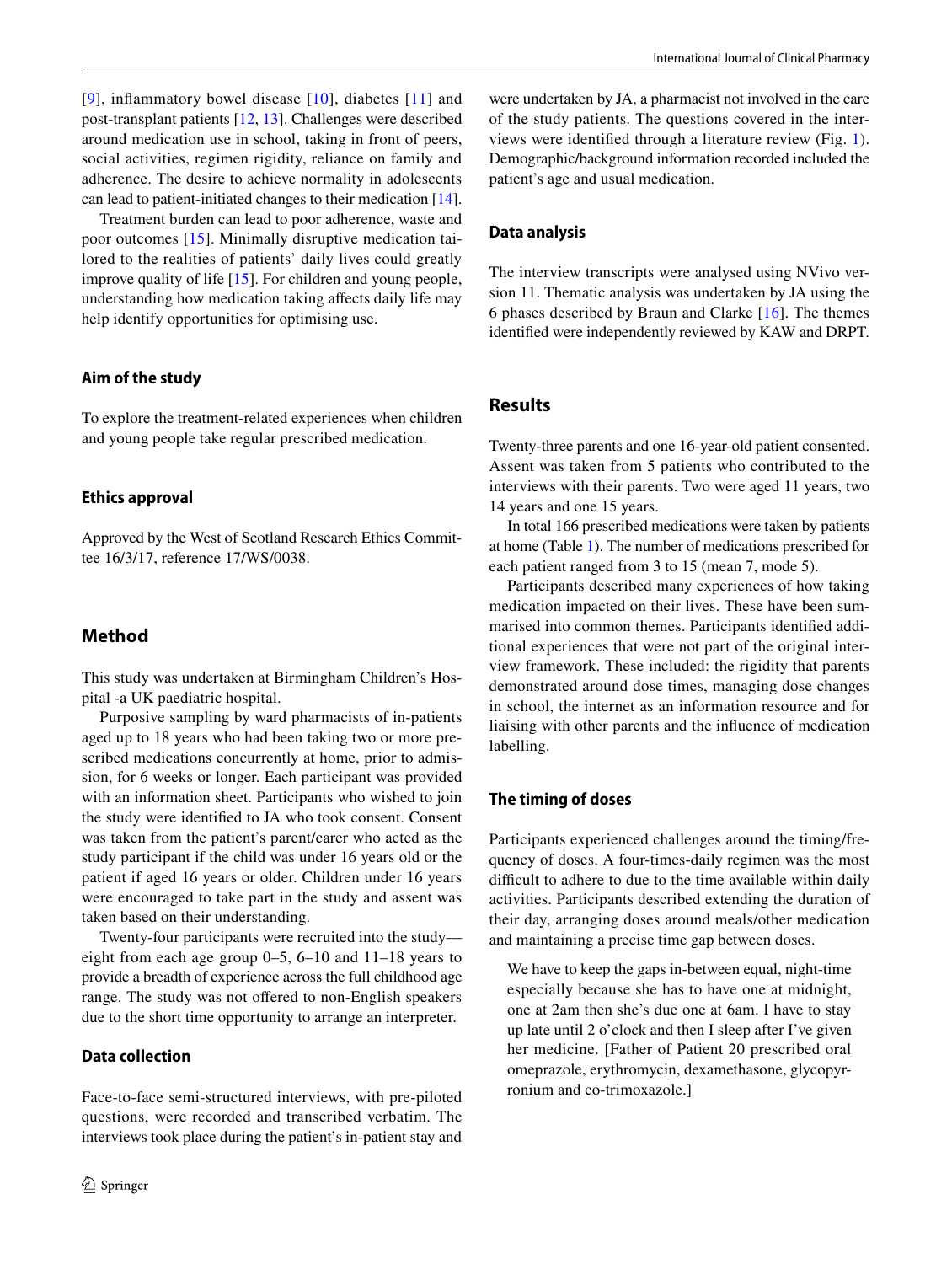## <span id="page-2-0"></span>**Fig. 1** Interview questions **Interview Topic: The Medication Regimen**

Question set:

- Tell me about your daily regime of taking/administering medication.
- What changes have you had to make to your daily life to take in to account taking medication?
- What changes have you had to make to the medication regimen to fit it around your daily lives? Have you adjusted the schedule yourself?
- What aspects of medication taking are the most challenging? How have you solved these challenges?
- Have you sought the advice of a healthcare professional for help with your medication taking schedule?
- Do you use any aids to help with remembering to take/administer medication?
- How has medication impacted on you/your child's family life and social life for example, holidays and visiting family/friends?
- Have you looked up any further information about the medication yourself? Where did you look? What did you wish to find out?

### **Interview Topic: Medication Formulation and Packaging** Question set:

- Have you experienced any problems with administering/taking the medication? For example, size of the tablet, taste or preparation to get the prescribed dose? How have you managed to get around this?
- Is the number of doses difficult to manage? How have you managed to get around this?
- Does the packaging that the medication comes in cause you any difficulties? How have you got around this?
- Have you experienced any problems if the brand/manufacturer of your/your child's medication changes?
- What written instructions were you provided with about your medication? Were they useful? Would you have liked any additional information?
- If the dose changes, when/how do you usually get told about this? Do you receive any written information?

# **Interview Topic: Managing Supplies of Medication**

Question set:

- Have you encountered any difficulties obtaining prescriptions or supplies of medication for you/your child?
- On average, how much time do you spend dealing with the healthcare system around medication? For example, arranging supplies.
- Have you ever received inadequate or conflicting information about your medication?
- Is the way that information is provided to you about medication suitable? For example, face-to-face with the prescriber, pharmacist or nurse.

**Interview Topic: Adverse Effects**

Question set:

- Have you/your child experienced any side effects from the medication?
- How did the side effect affect you/your child?
- Did you know what to do?
- Was it something that you knew could happen?
- Had anyone spoken to you about the side effects?

## **Interview Topic: Other Experiences**

Question set:

• Are there any other challenges around medication that I have not mentioned that you would like to raise?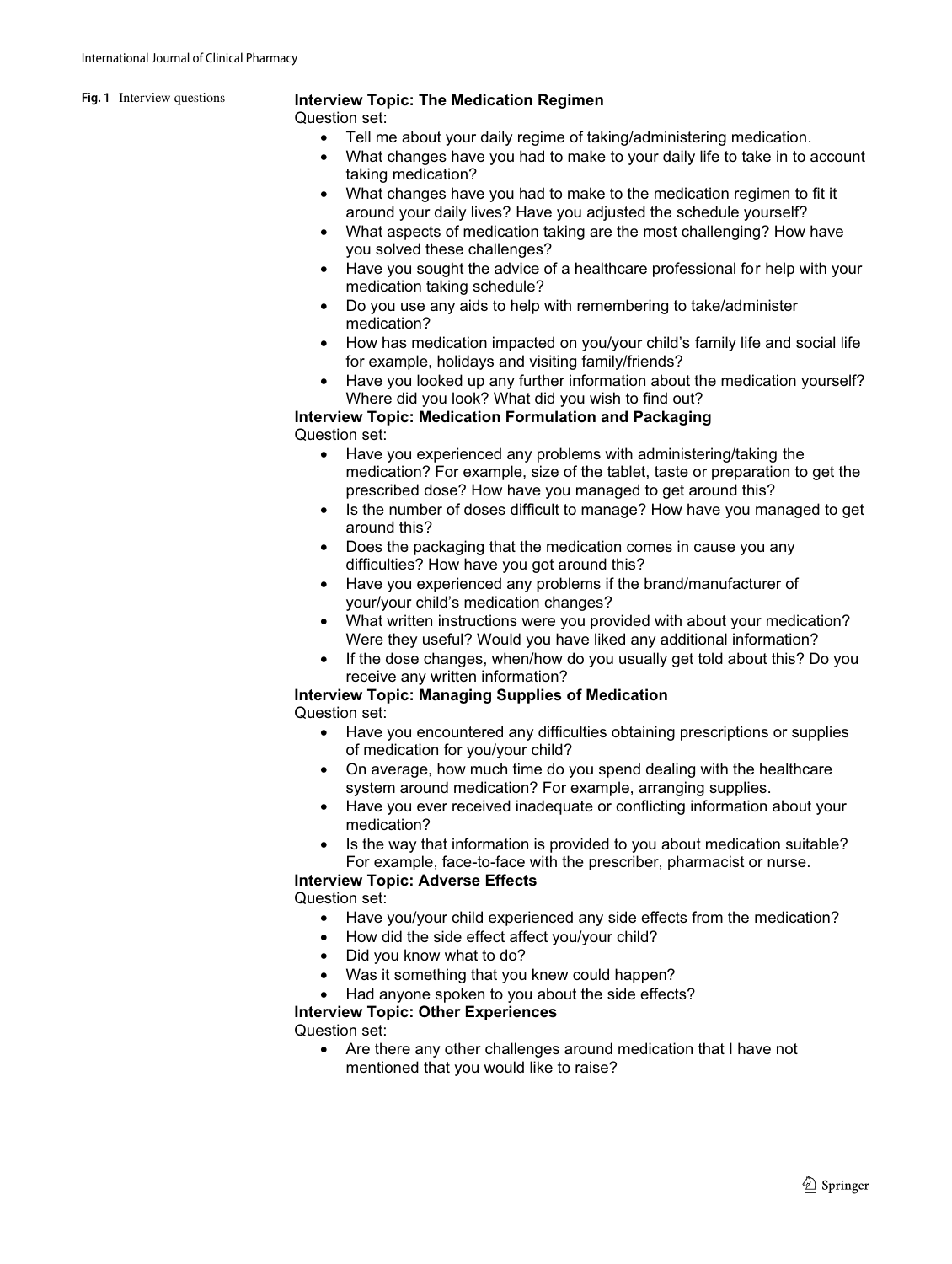<span id="page-3-0"></span>

| Medication                                     | Number<br>prescribed |
|------------------------------------------------|----------------------|
| Vitamin and mineral supplementation            | 18                   |
| Antiepileptic                                  | 17                   |
| Treatment of gastro-oesophageal reflux disease | 12                   |
| Inhaled bronchodilator                         | 11                   |
| Treatment of constipation                      | 11                   |
| Prophylactic antibiotics                       | 9                    |
| Analgesia                                      | 8                    |
| Inhaled corticosteroid                         | 6                    |
| Oral corticosteroid                            | 6                    |
| Antiemetic                                     | 5                    |
| Nebulised sodium chloride                      | 5                    |
| Oral antihistamine                             | 4                    |
| Emollient                                      | $\overline{4}$       |
| Pancreatin                                     | 4                    |
| Insulin                                        | 3                    |
| Nasal corticosteroid                           | 3                    |
| Nebulised antibiotic                           | 3                    |
| <b>Nebulised DNase</b>                         | 3                    |
| Oral bronchodilator                            | $\overline{c}$       |
| Leukotriene antagonist                         | $\overline{2}$       |
| Other medications                              | 30                   |

To make the medication regimen ft around daily life participants adjusted the timing of medication or daily activities. Establishing a routine was identifed as important. Few participants sought advice about their medication schedule from a healthcare professional. Others sought advice on changing the timing of medication. This included adjusting the times away from the hospital administration times. Two participants had changed the regimen themselves.

# **Medication at school**

Participants described their experiences of medication at school. Whilst some had positive experiences others avoided the need to administer at school. Difficulties included educating teachers, administration in front of peers, transporting medication, limitations on frequency of administration and arranging additional medication for storage at school. School staff were unable to administer updated doses of medication following a verbal instruction of a dose change when medication was labelled with the previous dose.

If she's gone to an out-patient appointment and her doses have changed she'll have an old packet that hasn't been labelled properly. Then I'm saying to [the school] the doses have changed. The school say 'well we can't give it because the dose that we've got is

incorrect'. Then I'm waiting a week for the prescription to come or potentially two weeks for a letter from the hospital to get to the GP and then the GP to write out a new dose of medication. Quite often I'll have to keep her off school because they can't give the new dose. [Mother of Patient 21 prescribed oral desmopressin, levothyroxine, hydrocortisone and subcutaneous somatropin.]

# **Medication adherence**

Many participants cited remembering to give their child's medication as their biggest challenge. Strategies employed to reduce the risk of unintended non-adherence included a mobile phone alarm, placing medication where it was visible, home-made chart/administration record and verbal reminders. A number of participants had purchased medication compliance aids. A second checking process had been adopted by one participant to reduce the risk of error.

I've had to put a list, like a checklist, on my fridge to make sure that I know I gave it him as well. I didn't before and I used to feel like I was forgetting so I wrote it down so I know I gave it him. [Mother of Patient 14 prescribed oral multivitamins, vitamin E, ranitidine, pancreatin, nebulised sodium chloride, salbutamol and colistimethate.]

My husband and I always check them together to make it easier. In the past my mum did because she was a nurse and she taught me to double check which is brilliant because there have been times when I've been tired… [Mother of Patient 9 prescribed via gastrostomy senna, Movicol®, paracetamol, carbamazepine, levetiracetam, omeprazole, buccal midazolam, inhaled oxygen, rectal phosphate and sodium citrate.]

# **Medication information**

Participants found the information provided with their medication useful. Some described their experiences of receiving information about dose changes in clinic. This was provided verbally, with insufficient time for participants to write down, or with a hand-written note that was difficult to read.

That's how we had to learn how to increase the dose. It was just a little scribble on a piece of paper from the consultant at frst and the actual letter comes about three weeks later. I hope that when it fnally comes through I've read this squiggle correctly and remembered what he said in clinic. [Mother of Patient 24 prescribed oral sodium valproate, carbamazepine and inhaled salbutamol.]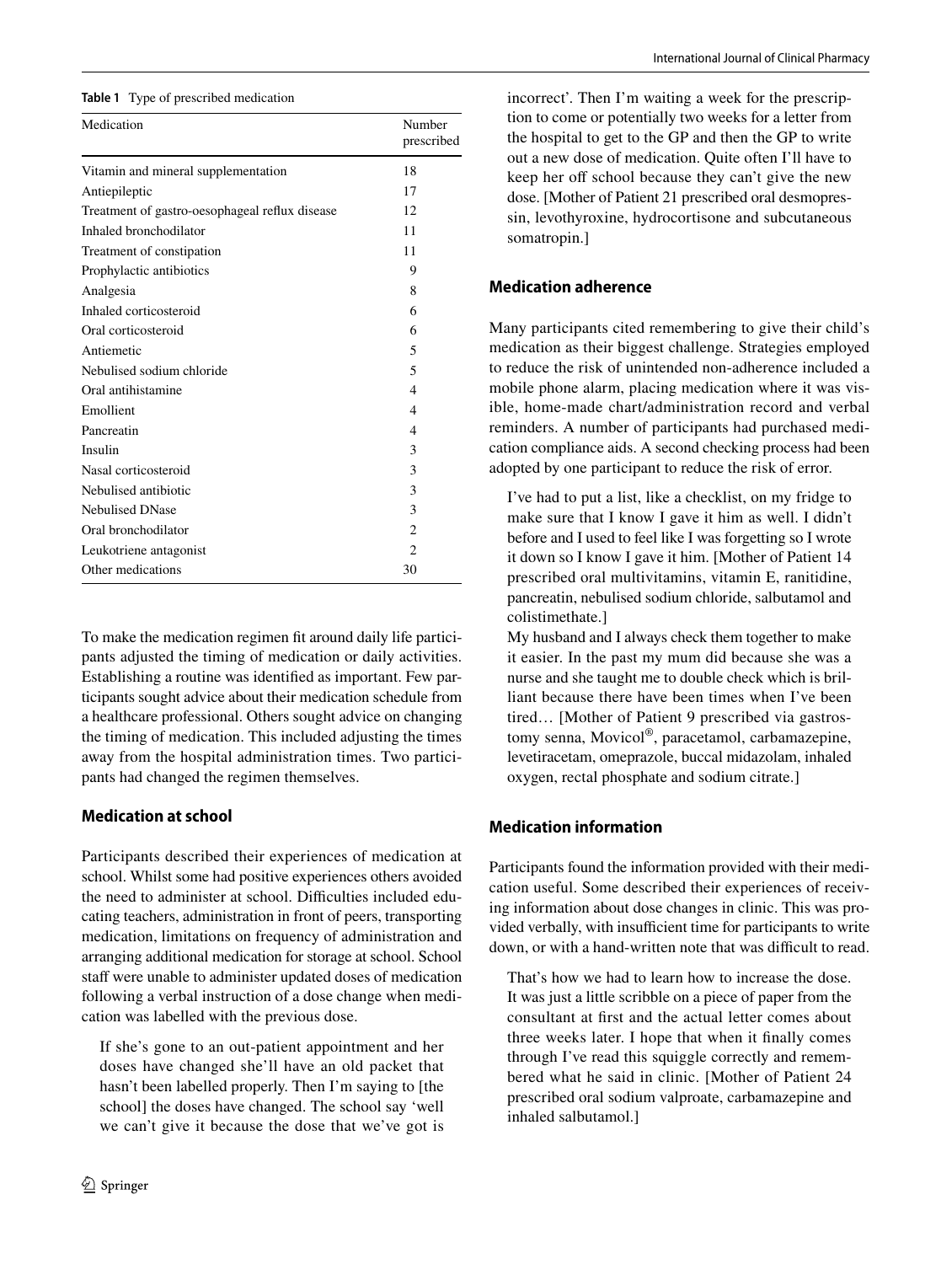Few participants felt that they had received inadequate or conficting information. Others believed that they were not told enough about access to medication outside of the hospital, how to use their medication, adverse efects or the type of medication prescribed.

We have some people telling us it's really bad for him to be on [steroids]. When he's older he's going to suffer with his bones. When we went to the 'out-of-hours' at [the local hospital] it was one of the doctors there. So, we listen to him and then we're told we need [the steroids by the respiratory team] so I'm like what do I do? [Mother of Patient 17 prescribed oral theophylline and montelukast. Inhaled salbutamol and Seretide®. Intranasal futicasone.]

Participants commonly researched further information about their medication using the internet. This was for general interest, assurance, alternative treatment options, how to use their medication and information on adverse efects. Other participants avoided using the internet through fear of fnding out something of concern.

At the end of the day we are responsible for [Patient 1]. I have researched them, I don't understand half of it, but I've got an understanding to maybe ask the right questions and just check because we are responsible for him and we've not had anyone who's on regular medicines in the family. [Mother of Patient 1 prescribed oral Movicol®, cetirizine, theophylline, hydrocortisone. Inhaled salbutamol and Seretide®. Intranasal fluticasone.]

Participants recounted experiences of using on-line support groups. Whilst helpful for some they created uncertainty for others through reading other patients' experiences and advice from 'expert parents'. One parent utilised a Facebook page for epilepsy and found that the reassurance provided reduced the need to contact the medical team.

I've joined a parenting group and I thought it would be nice to talk to other parents in the same position. They were saying things like if you give too much Creon then it will do this, you need to provide this sort of thing. I ignored it in the end and thought it's probably best not to listen to you. Listen to the professionals. [Mother of Patient 14 prescribed oral multivitamins, vitamin E, ranitidine and pancreatin, nebulised sodium chloride, salbutamol and colistimethate.]

Diferent heart mum's groups. They'll say they were on captopril but now they're on something and I'm like, well, what's that then? Is it like captopril? Why is your daughter now taken off captopril and put on to this one and I'm thinking can't [Patient 15] be taken off captopril and put on this one? [Mother of Patient 15 prescribed oral captopril and inhaled salbutamol (previously digoxin).]

I joined a parents' for epilepsy Facebook. Sometimes you just think the doctor only has so much time with you and they have so much information that they can give you. It can be quite lonely out there when you don't know what you're doing. Reading about her hair falling out and the other mums and dads are saying it's fne…it will grow back it's not forever, she's not going to end up completely bald. It can be reassuring. [Mother of Patient 24 prescribed oral sodium valproate, carbamazepine and inhaled salbutamol.]

## **Medication formulation and packaging**

Child resistance due to taste, colour, tablet size, refusal and disliking inhaler devices were cited. The ease of tablets compared with liquid formulations was mentioned.

It takes a lot more time to deal with liquids because you have to keep drawing them up. If I'm late for school, I can just grab a tablet and quickly take it. But when it comes to liquid I had to stay over a bit longer and draw it up. It's more convenient with it being tablets. [Patient 2 prescribed oral phenoxymethylpenicillin, folic acid, paracetamol, ibuprofen and morphine sulphate.]

Parents used a variety of methods to aid their child's medication taking. These included: distraction, tasting medication to empathise with their child, taste masking and changing the formulation.

Some participants had experienced difficulties with medication packaging and expressed concern about waste when receiving large bottles. Labelling caused some anxiety. A 'cytotoxic' label caused one participant to decide against taking their medication. An 'unlicensed medication' label on a bottle of phenobarbital caused concern.

I think the other thing was his phenobarbital coming with a great big label on saying 'unlicensed medicine'. My mum saw it and she was like 'oh my gosh! what are they doing?'. [Mother of Patient 11 prescribed oral phenytoin, vigabatrin, levetiracetam and ranitidine (previously phenobarbital).]

Few participants described challenges if the manufacturer of their medication changed. Others described uncertainty about whether they were receiving the correct medication, difficulty remembering the name, intolerance of alternative brands and the inconvenience of requiring refrigerated storage depending on the brand dispensed.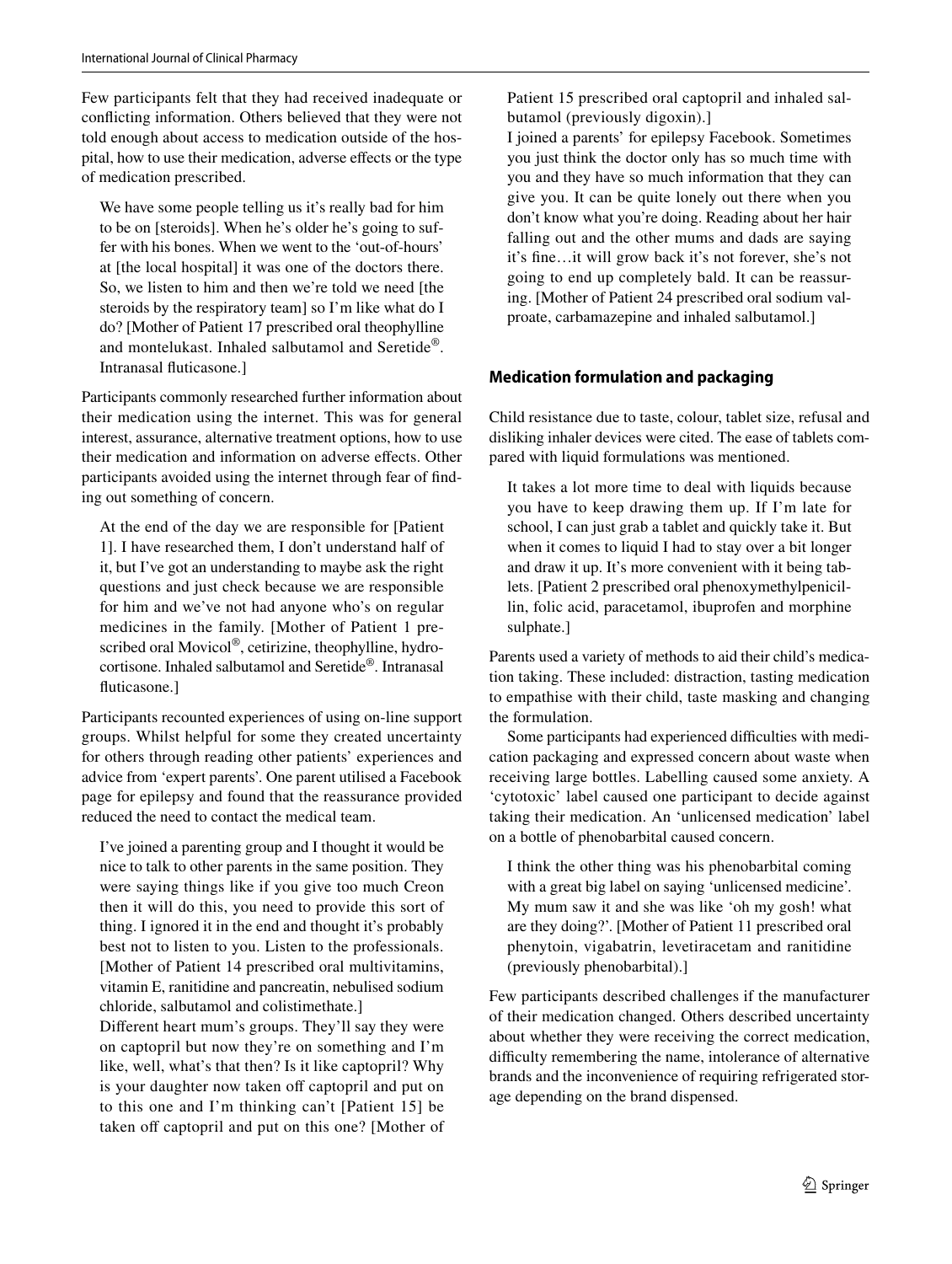We have to try and keep to the same brand but we've found a lot of community pharmacists give us a different brand. Now the GP puts it on the prescription. Epilim liquid and syrup get interchanged. The syrup isn't good for her teeth, it's quite sugary and quite thick to [administer] to her. We do fnd one week we'll get liquid and another we'll get syrup. [Mother of Patient 24 prescribed oral sodium valproate, carbamazepine and inhaled salbutamol.]

## **Travelling with medication**

Administering medication was considered awkward in the presence of other people.

We're in a café and we're drawing up meds and everyone's looking at you thinking 'what are they doing!'. Especially when you're out and about that's the worst. [Mother of Patient 15 prescribed oral captopril and inhaled salbutamol (previously digoxin).]

Transportation was described as a problem for daily travel and holidaying. Particular problems were with refrigerated medication and large bottles. Some participants had purchased oral syringes with caps to carry doses. One participant risked the period of time that their refrigerated medication was transported at room temperature. Other participants used medication compliance aids for holidays and described using ice blocks to keep medication cool. Some participants avoided going on holiday due to the perceived difficulties over transporting and accessing medication.

Holidays is a hard one. When we got there we had a cold bag with ice packs in it and obviously the ice packs were melting and we had to stop and get ice from diferent shops. We had to stop at three diferent stops to get ice to cool his medicines down which was really hard. It was so hot the ice was melting and then when I got there the labels had come of! [Mother of Patient 18 prescribed oral sirolimus, mycophenolate, sodium bicarbonate, p-mannose and sodium feredetate.]

## **Managing supplies of medication**

Participants who received their medication through the hospital described the ease of receiving a prescription in an out-patient clinic and their medication from the hospital pharmacy. Those receiving medication through their GP highlighted community pharmacy prescription collection services and on-line ordering as useful. However, a number of participants described some difficulties obtaining medication in primary care. These were: the GP declining to prescribe, unavailability in community pharmacy, diffculties with the repeat prescription process and delayed communication between hospital and GP. Participants described the advanced planning that they undertook to maintain medication supplies.

Initially yes, it was a very big problem. Trying to get the GP to prescribe something that's not listed in his bog standard BNF was a big issue. He refused to prescribe anything so now I literally don't go to the GP. [Mother of Patient 18 prescribed oral sirolimus, mycophenolate, sodium bicarbonate, p-mannose and sodium feredetate.]

There's certain meds the GP won't prescribe. They're like, 'well, hang on they shouldn't be on that med anyway'. That's the way they see it. Even the digoxin, when we brought the forms to the GP after he got discharged he was looking at it and like 'Really! Is he on that!? Are you sure!?'. [Mother of Patient 15 prescribed oral captopril and inhaled salbutamol (previously digoxin).]

The time taken to arrange supplies of medication focussed around two themes - ordering frequency and the time it took for the prescription and supply. In particular, having to frequently arrange supplies of medication due to a lack of synchronisation. This required ordering at least one medication weekly.

The phenobarbital in particular. We were told that we could order it and obtain it within 48 h. But subsequently actually we need 10 days. We've never run out but there was once in particular it was really challenging. [Mother of Patient 11 prescribed oral phenytoin, vigabatrin, levetiracetam and ranitidine (previously phenobarbital).]

## **Adverse efects**

Half of participants had experienced adverse effects ranging from diarrhoea to thrombocytopenia. Most had been informed by the healthcare team, other parents or through self-research. Most participants sought advice from nurses within their specialty. Mild side effects were managed by participants.

# **Discussion**

This study has identifed many challenges that children, young people and their parents experience when a child or young person is taking regular prescribed medication. Similar experiences to those in the published literature were described including adherence, regimen infexibility, impact on social activities, travelling with medication, administration at school and arranging repeat supplies. In addition, this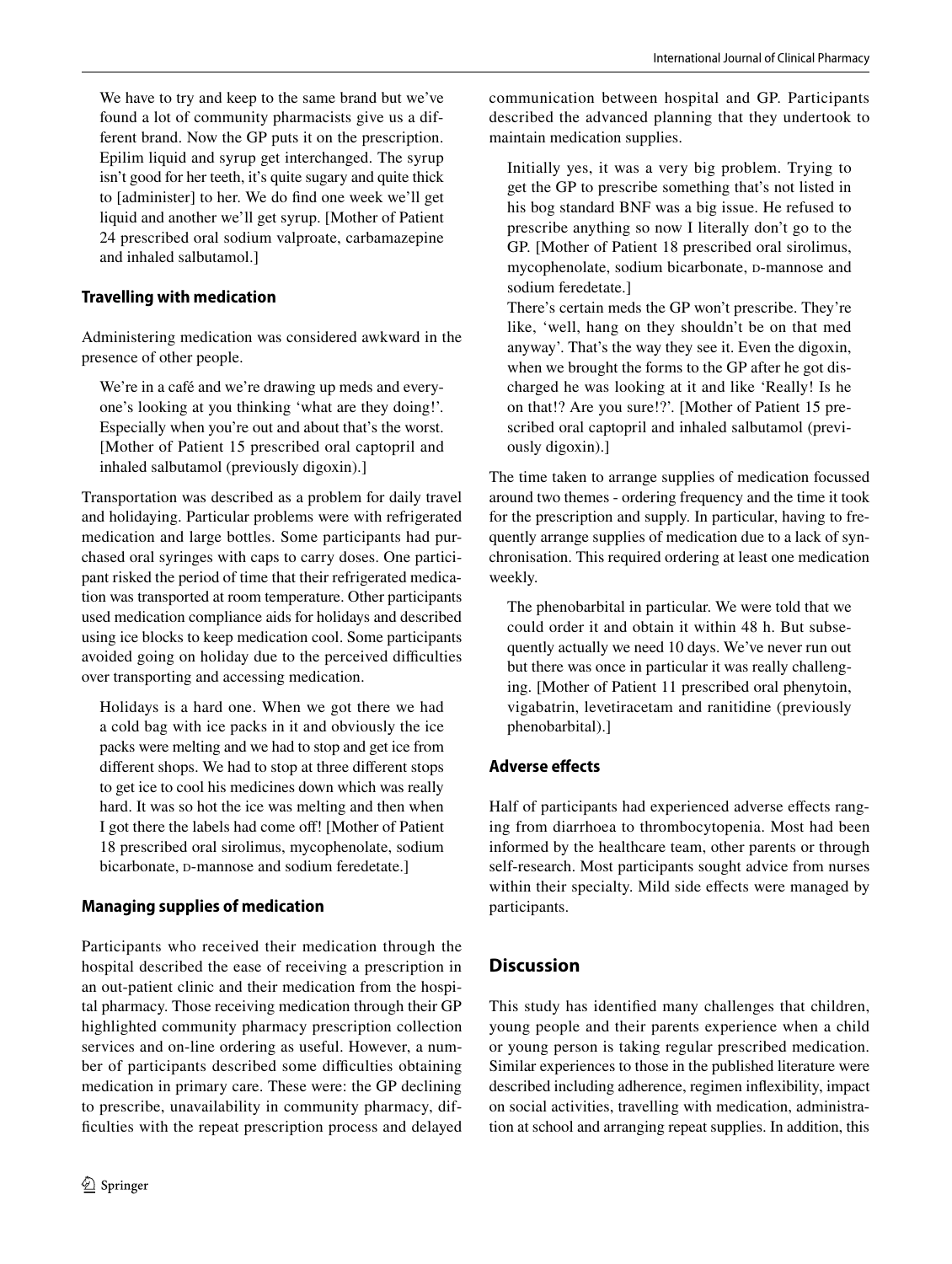study has identifed how parents interpret dosing instructions, challenges around implementing dose changes in school and concern about medication waste.

The timing of doses and their impact on daily life was notable. The difficulty of the regimen has been shown to afect adherence in paediatrics improving once a routine is established [[2\]](#page-7-1). In this current study participants had similar experiences but required support with the timing of administration, especially limiting this to waking hours. There are opportunities for this during the prescribing consultation, dispensing and medication review.

Challenges were identified with medication taken at school refecting those previously described including access to medication and not wanting to take in front of peers [[6,](#page-7-5) [17](#page-8-2), [18\]](#page-8-3). Despite there being national guidance on medication in schools in the UK [[19\]](#page-8-4) and USA [[20](#page-8-5)] poor experiences remain. A survey in Finland found inconsistencies in local school policies on medication [[21\]](#page-8-6). This current study additionally identified difficulties around implementing dose changes. Information on changes to medication may be enhanced through the electronic transfer of clinic letters to GPs [\[22](#page-8-7)] and through direct electronic referral from hospital to community pharmacies [[23](#page-8-8)]. Further work is required to support patients taking medication in school through better collaboration with healthcare professionals.

The most challenging aspect about having a child on medication was remembering to administer. The consequences of poor adherence are well established [\[1](#page-7-0), [2\]](#page-7-1). A number of strategies were employed to aid adherence including compliance aids. The evidence base for medication compliance aids is limited and indicates a lack of patient beneft [[24](#page-8-9)]. However, participants highlighted the additional beneft of compliance aids when transporting medication. This study highlights the importance of individualising patient care including considering the daily routine of each family.

Participants described receiving insufficient information in clinic verbally and through hand-written notes. The quality of instructions provided about medication infuences adherence [\[1](#page-7-0)]. Healthcare practitioners may also infuence adherence through patient engagement with conversations about medication [[25](#page-8-10)]. Patients and parents require clear documentation of medication regimens.

Most participants looked up further information about their medication using the internet in accordance with published studies [[26,](#page-8-11) [27\]](#page-8-12). Consultations with healthcare professionals are constrained by time  $[26]$  $[26]$ . A consequence of this is the desire to seek further information as explained by participants in this current study. However, poor interpretation of information about medications could lead to poor compliance [[28](#page-8-13)]. A quality assessment tool may help children and parents to assess online information [\[28](#page-8-13)]. There is an opportunity at the points of prescribing and dispensing to 'sign-post' people to quality assured internet sites.

Some participants accessed on-line parent support groups which is observed in parents/patients with long-term conditions [[26](#page-8-11)[–28](#page-8-13)]. Some found these groups informative whereas others found they raised more questions and disliked the 'expert parent' approach. Further research has been suggested around how pharmacists may support patients using the internet for medication information [\[28](#page-8-13)].

The absence of child friendly formulations was problematic. To optimise the use of currently available formulations, training in swallowing medication could be provided by healthcare professionals which has previously proved successful [\[29](#page-8-14)].

Participants expressed concern about wasted medication. In the UK approximately £300 million of NHS prescribed medication is wasted annually [[30](#page-8-15)]. A recent study identifed that more than 33% of medication returned to Dutch community pharmacies was preventable [[31\]](#page-8-16). Globally, the total amount of medication consumed will increase by about 3% through 2021 with spend approaching \$1.5 trillion [\[32](#page-8-17)]. Therefore, initiatives that have been described to reduce waste [[30](#page-8-15)] will be of increasing importance. This study confrms that medication waste is evident in paediatrics with parents expressing concern. There are opportunities for pharmacists to reduce waste through medication review.

Travelling with medication and taking medication outside of the home proved challenging. Parents were making decisions around the stability of medication out of the fridge and usual packaging. This current study identifed that more support and advice is required for parents/patients travelling with medication.

Challenges were described arranging supplies of medication in primary care as previously described [\[33](#page-8-18)]. These remain problematic for parents and patients who may not be informed of these potential problems. Contact between the hospital and the patient's GP to agree the supply route should take place at the earliest opportunity. Better integration of pharmacists and GP working can optimise medication supply including synchronising repeat medications [[34](#page-8-19)]. Timely transfer of information is recommended as a standard for good medicines optimisation [[35\]](#page-8-20).

Participants reported adverse effects from their medication. Treatment side effects have been shown to be a factor in non-adherence in paediatrics [[2\]](#page-7-1). Parents and patients should be informed about potential adverse effects, their management and how to seek advice. There remains further opportunity to understand how patients and parents would like to be informed about adverse efects.

The strength of this study is the detailed insight into how medication taking in children impacts on daily life from the perspective of the parent and/or the patient. The results from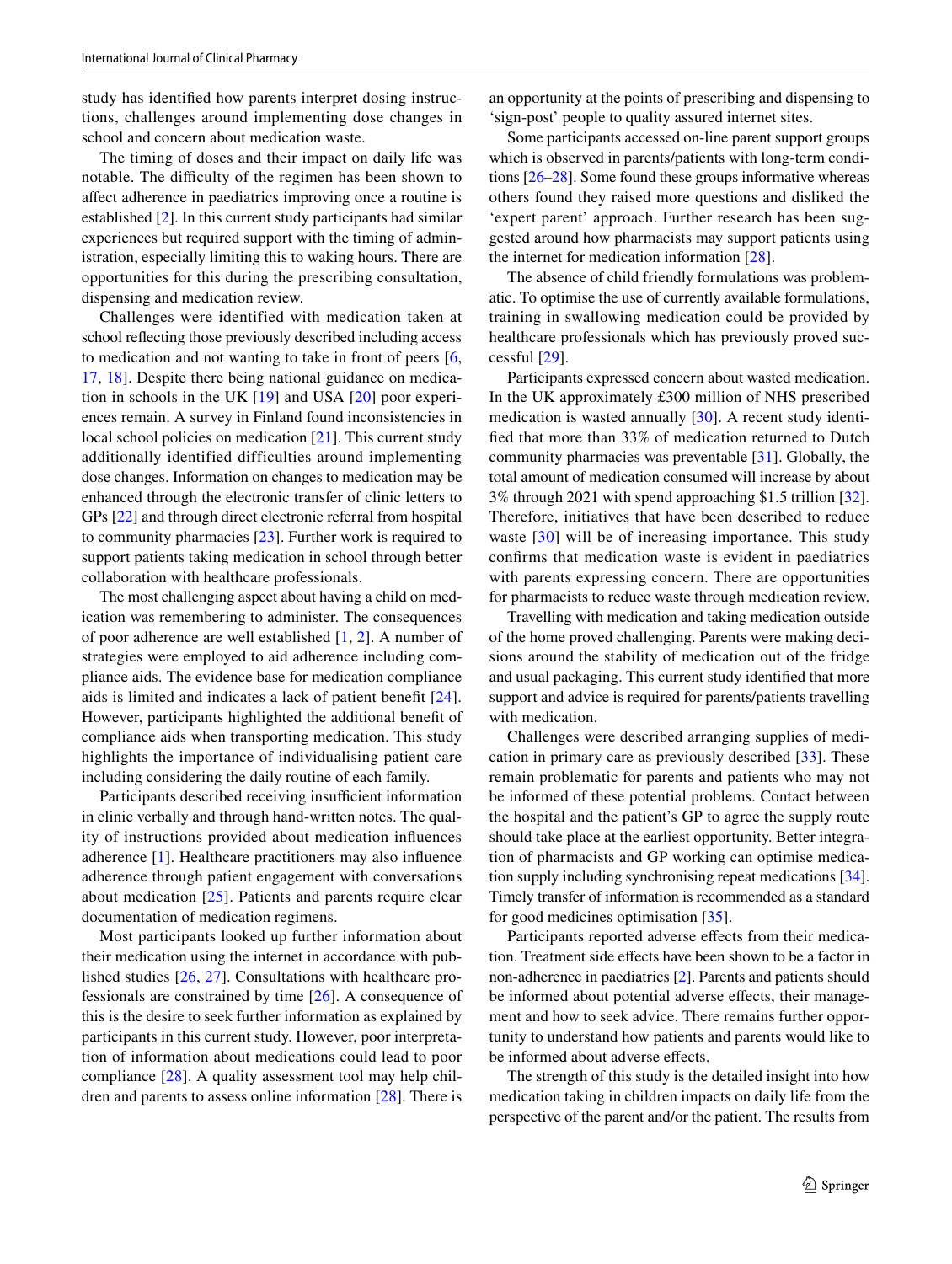the study can be incorporated in prescribing and dispensing consultations to further optimise medication use. These fndings may also be incorporated in a formal paediatric medication review with individual patients/parents.

Study limitations include the possibility of participants providing answers that they perceived to be acceptable. Consistency of the interview process was maintained with one researcher undertaking all interviews. The interviews took place whilst the patient was an in-patient which may have infuenced how participants prioritised their experiences. Undertaking the research at a single UK institution may limit the generalisability of the results. Whilst healthcare systems difer between countries, many of the experiences investigated are likely to be similar.

# **Conclusion**

Parents and patients experience many challenges with their medication. This study has identifed the following opportunities for healthcare professionals to contribute towards the optimal use of medication in paediatric patients:

- Engagement with patients and parents regarding medication choice/regimen to ensure treatment is achievable within their daily lives.
- Better collaboration with schools regarding patients' medication especially when changes are made to treatment.
- Provision of clear instructions regarding changes that patients/parents are expected to make to current treatment.
- Sign-posting to quality assured internet sites about medication.
- Provide support to children to swallow solid dose forms.
- Ensure medication quantity is optimised to reduce waste.
- Early collaboration between hospital and primary care health providers to agree medication supply.

Minimally disruptive medication tailored to the realities patients' daily lives could greatly improve quality of life  $[15]$ . This current study has identified how medication taking afects daily life when children and young people take regular medication.

**Acknowledgements** The authors wish to thank M Mohammed and colleagues for providing permission to use themes identifed in their systematic review [\[3\]](#page-7-2) to guide the development of the themes for this study. The authors would also like to thank the study participants for taking the time to be interviewed.

**Funding** None.

**Conflicts of interest** The authors have no conficts of interest to disclose.

**Open Access** This article is distributed under the terms of the Creative Commons Attribution 4.0 International License ([http://creativeco](http://creativecommons.org/licenses/by/4.0/) [mmons.org/licenses/by/4.0/](http://creativecommons.org/licenses/by/4.0/)), which permits unrestricted use, distribution, and reproduction in any medium, provided you give appropriate credit to the original author(s) and the source, provide a link to the Creative Commons license, and indicate if changes were made.

# **References**

- <span id="page-7-0"></span>1. Nieuwlaat R, Wilczynski N, Navarro T, Hobson N, Jefery R, Keepanasseril A, et al. Interventions for enhancing medication adherence. Cochrane Database Syst Rev 2014; (11):CD000011.
- <span id="page-7-1"></span>2. Santer M, Ring N, Yardley L, Geraghty AWA, Wyke S. Treatment non-adherence in paediatric long-term medical conditions: systematic review and synthesis of qualitative studies of caregivers' views. BMC Pediatr. 2014;14:63.
- <span id="page-7-2"></span>3. Mohammed MA, Moles RJ, Chen TF. Medication-related burden and patients' lived experience with medicine: a systematic review and metasynthesis of qualitative studies. BMJ Open. 2016;6:e0100356.
- <span id="page-7-3"></span>4. Sav A, Kendall E, McMillan SS, Kelly F, Whitty JA, King MA, et al. 'You say treatment, I say hard work': treatment burden among people with chronic illness and their cares in Australia. Health Soc Care Commun. 2013;21:665–74.
- <span id="page-7-4"></span>5. Jonsson M, Egmar AC, Hallner E, Kull I. Experiences of living with asthma: a focus group study with adolescents and parents of children with asthma. J Asthma. 2014;51:185–92.
- <span id="page-7-5"></span>6. Newbould J, Francis SA, Smith F. Young people's experiences of managing asthma and diabetes at school. Arch Dis Child. 2007;92:1077–81.
- <span id="page-7-6"></span>7. Rosa P, Llorente A, Garcia CB, Martin JJD. Treatment compliance in children and adults with cystic fbrosis. J Cyst Fibros. 2008;7:359–67.
- <span id="page-7-7"></span>8. Bregnballe V, Oluf Schiotz P, Boisen KA, Pressler T, Thastum M. Barriers to adherence in adolescents and young adults with cystic fbrosis: a questionnaire study in young patients and their parents. Patient Prefer Adher. 2011;5:507–15.
- <span id="page-7-8"></span>9. Charach A, Fernandez R. Enhancing ADHD medication adherence: challenges and opportunities. Curr Psychiatry Rep. 2013;15:1–8.
- <span id="page-7-9"></span>10. Hommel KA, Davis CM, Baldassano RN. Medication adherence and quality of life in pediatric infammatory bowel disease. J Pediatr Psychol. 2008;33:867–74.
- <span id="page-7-10"></span>11. Forsner M, Berggren J, Masaba J, Ekbladh A, Lindholm O, Linder A. Parents' experiences of caring for a child younger than two years of age treated with continuous subcutaneous insulin infusion. Eur Diabetes Nurs. 2014;11(1):7–12.
- <span id="page-7-11"></span>12. Nicholas DB, Otley AR, Taylor R, Dhawan A, Gilmour S, Lee Ng V. Experiences and barriers to health-related quality of life following liver transplantation: a qualitative analysis of the perspectives of pediatric patients and their parents. Health Qual Life Outcomes. 2010;8:150.
- <span id="page-7-12"></span>13. Claes A, Decorte A, Levtchenko E, Knops N, Dobbels F. Facilitators and barriers of medication adherence in pediatric liver and kidney transplant recipients: a mixed-methods study. Prog Transpl. 2014;24:311–21.
- <span id="page-7-13"></span>14. Hanghoj S, Boisen KA. Self-reported barriers to medication adherence among chronically ill adolescents: a systematic review. J Adolesc Health. 2014;54:121–38.